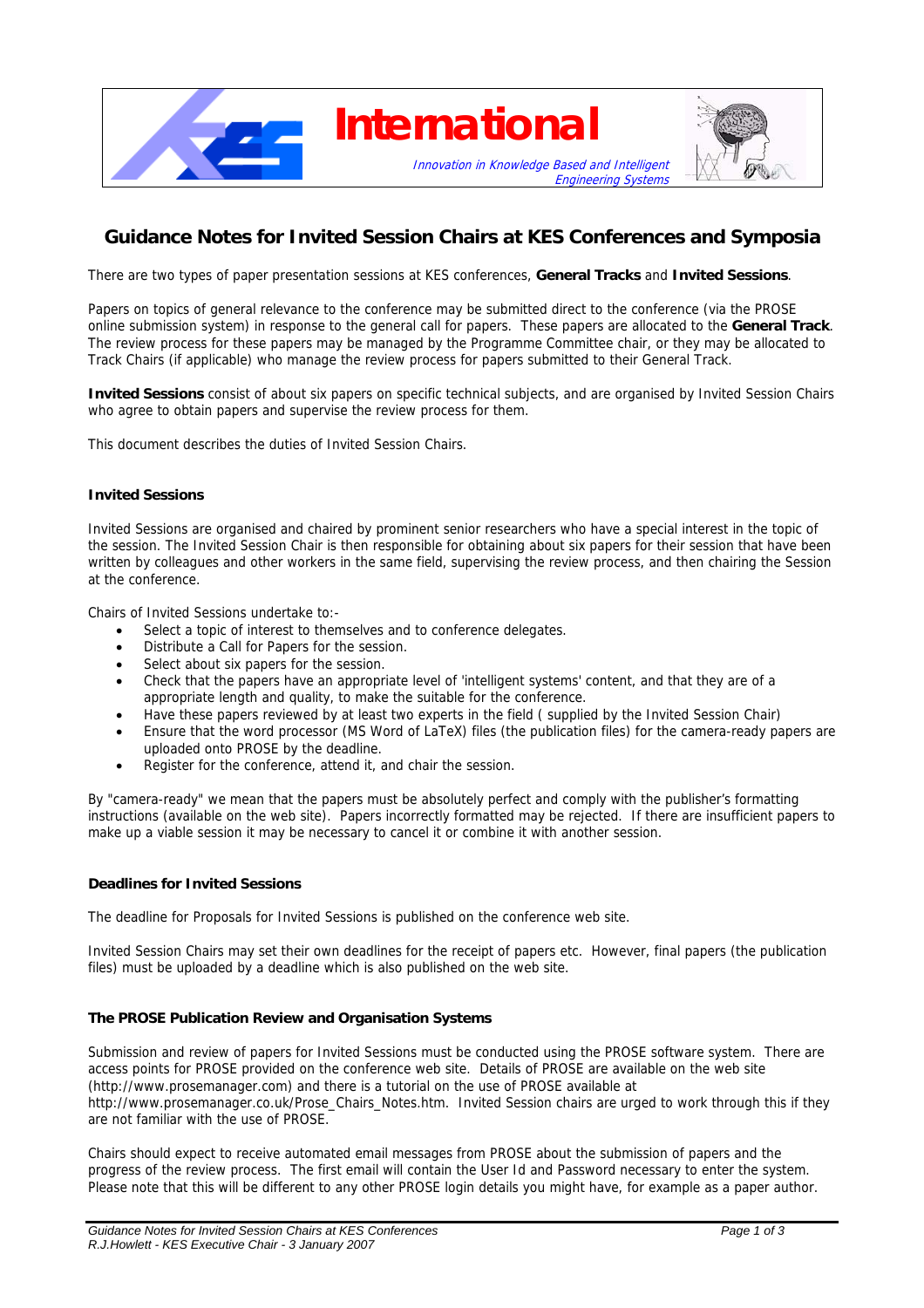## **Paper Submission**

Papers for Invited Session must be submitted via the PROSE portal available on the conference web site. Authors, Reviewers and Invited Session chairs can log in here to access papers that have been submitted.

Please ask authors to ensure that they submit their papers to the Invited Sessions PROSE portal, as there is a different portal for General Track papers, and they must ensure that they submit to the correct portal.

When they submit a paper, an author will be presented with a drop-down box which has the Invited Sessions listed. They will be required to select the appropriate Invited Session. The paper will then be automatically allocated to the appropriate Invited Session Chair, who will receive an email notifying them that the paper is awaiting their attention.

# **Initial Paper Check**

Invited Session Chairs are requested to conduct a preliminary check on each paper as it arrives to ensure that it

- Is within the scope of the conference i.e. that it has significant intelligent systems content. Papers with no intelligent systems content should be rejected.
- Complies with the publisher's formatting requirements.
- Approximately complies with the published length limit (Note that it may be necessary for the Conference Organisers to reject over-length papers, even if they have been accepted through the review process).

#### **Allocating Reviewers**

When a paper is submitted to an Invited Session the Chair will need to allocate two reviewers to it using PROSE. Invited Session Chairs are requested to provide their own reviewers; KES does not provide reviewers for Invited Sessions. The Invited Session Chair should add the reviewers' details to the PROSE Reviewers' Database, and when this has been done, the reviewers can be allocated to papers. Please do not use reviewers that are found on the database that have been added by other Invited Session Chairs unless you obtain permission first.

# **Making a Decision about Acceptance**

When the reviews have been completed, the Invited Session Chair needs to make a decision, on the basis of the reviews, about whether the paper is accepted without change, accepted subject to specified modifications, or rejected.

We do not wish to accept poor papers merely to increase the size of the conference. Equally, we do not wish to reject good papers, or those which have the prospect of reaching a satisfactory standard through changes that can be carried out within the time available.

Therefore, Invited Session Chairs are requested to guide authors to bring their papers to a satisfactory standard wherever possible. Papers that have no prospect of reaching a reasonable standard should be rejected. Papers that do not have significant intelligent systems content are outside the scope of the conference and should be rejected.

#### **Oral or Poser Presentation**

The large number of papers to be presented makes it impossible to guarantee that every author can be given the opportunity to make an oral presentation. Poster and oral presentations at KES conferences are regarded equally highly and are considered to be of the same status. The decision about the mode of presentation will be made by the Conference Organisers after the review process has been carried out. Invited Session Chars are welcome to make a recommendation about whether an oral or poster presentation is appropriate; however, the Conference Organisers will make the final decision.